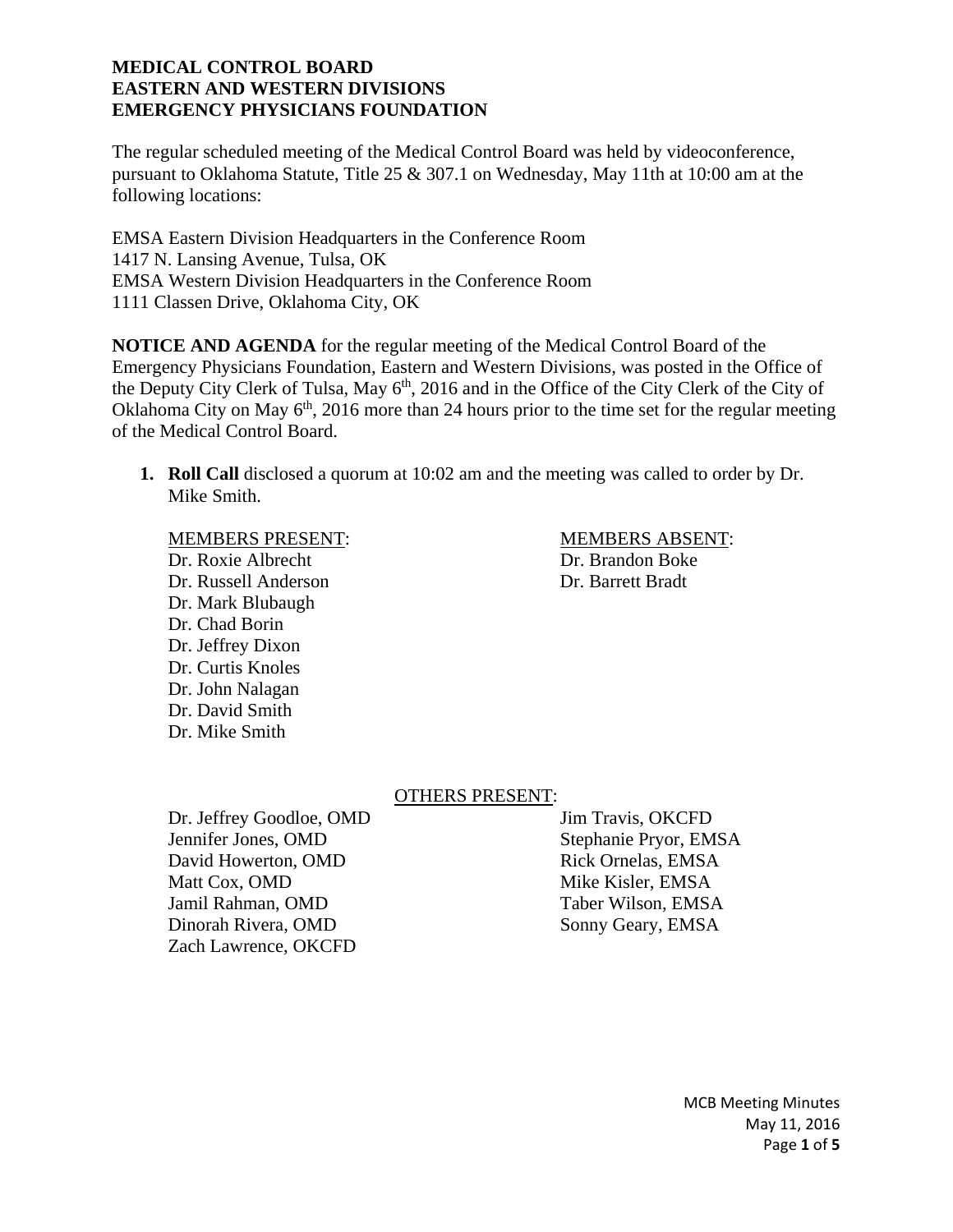#### **2. Review and Approval of March 2016 MCB Meeting Minutes**

Dr. Roxie Albrecht Dr. Brandon Boke Dr. Russell Anderson Dr. Barrett Bradt Dr. Mark Blubaugh Dr. Chad Borin Dr. Jeffrey Dixon Dr. Curtis Knoles Dr. John Nalagan Dr. David Smith Dr. Mike Smith

MOTION: Dr. David Smith SECOND: Dr. Roxie Albrecht

Aye: ABSENT:

## **3. EMSA President Report**

Mr. Williamson was unable to attend due to working on the Medicaid funding bill. He asked Dr. Goodloe to defer his presentation to the July MCB meeting. Mr. Winham, EMSA COO, could not give the EMSA report as he was not in attendance due to being on a work assignment.

### **4. Medical Director Report**

Dr. Goodloe went to Washington D.C. last month as part of the NAEMT and NAEMSP "EMS on the Hill" advocacy on HR 4365 and to learn more about professional advocacy for EMS patients and EMS professionals from the NAEMSP Government Relations Academy. Discussion on HR 4365 is reflected later in these minutes as a separate information item. During Dr. Goodloe's visits in DC some of the Oklahoma delegation's legislative assistants asked about issues back in the state. They collectively did not think we would actually see the proposed 25% dramatic cut in Medicaid. Federal legislative insight into all of this at this time is that a 25% estimated cut is a doomsday prediction. We should be braced for a 10-12% cut, however. EMSA transports a sizable percentage of patients that have Oklahoma Medicaid as their payor. Dr. Goodloe understands why Mr. Williamson was unable to attend as he is actively working on this funding bill that could significantly impact EMSA financing.

The OMD office has been very busy in the past few months with the new MCB/OMD website in development. The website is estimated to be online, up and running later this week. There are new hire orientation academies going on in Oklahoma City and Tulsa, including personnel from both EMSA and the Fire Departments. Dr. Goodloe is also working with OU Department of Emergency Medicine in partnering with Rogers EMS Consulting offering free medical oversight training courses throughout the state, similar to those delivered by Dr. Goodloe within the past few years.

> MCB Meeting Minutes May 11, 2016 Page **2** of **5**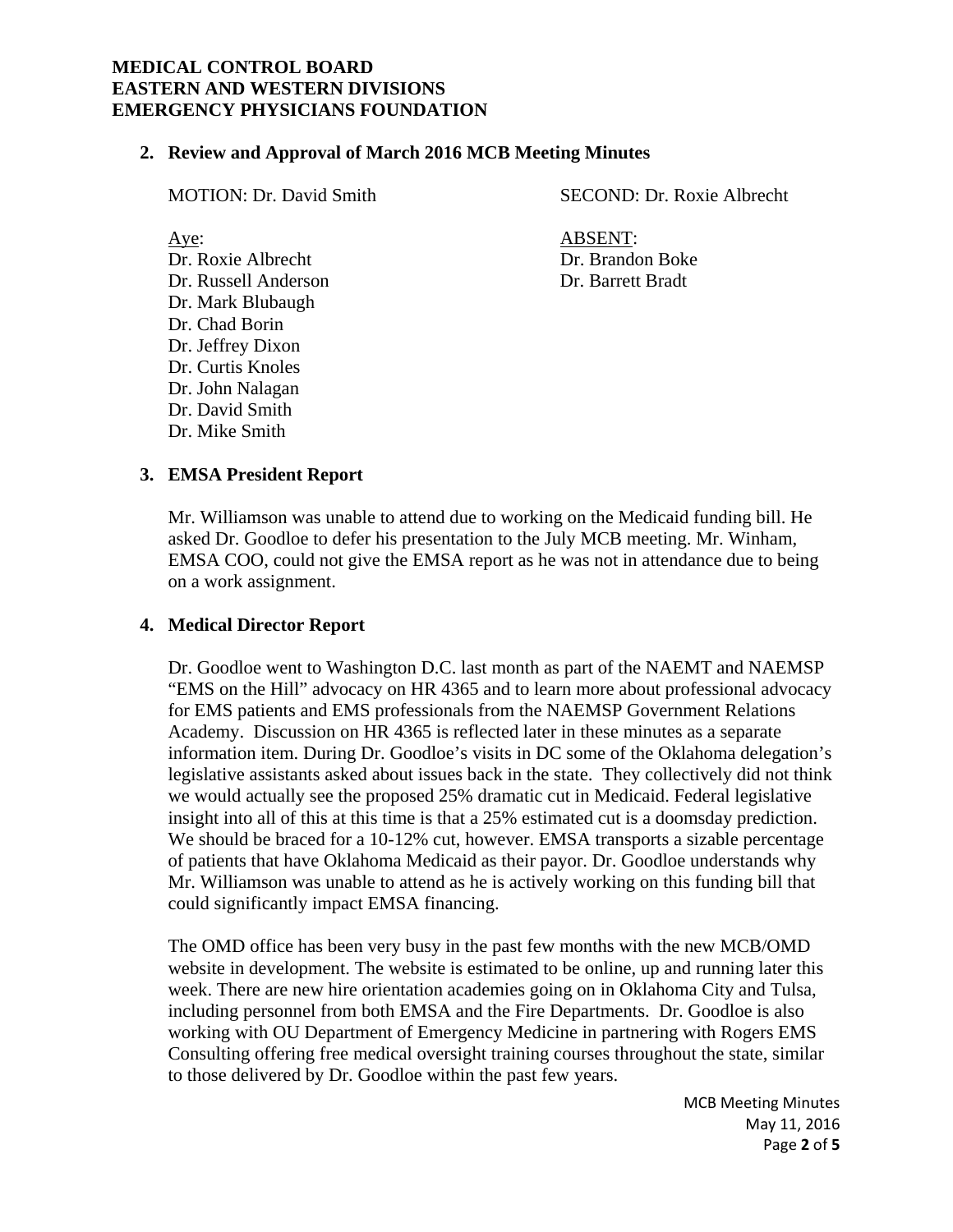ResQCPR update: Very positive progress with no further instances of tension pneumothorax reported. We are actively working with Zoll Minneapolis on additional education resources along with a video that our office has produced and will be up on the website as soon as later this week. Great work by the cardiac arrest data team as well during these past two months. Dr. Goodloe made a point to thank OKCFD for getting the ResQPUMP out as early as possible, adopting it along with EMSA and the suburban fire departments.

Dr. Curtis Knoles is poised to assume the duties of the Assistant Medical Director just as soon as the MCB-OUHSC contract can be completed and signed, likely within just a few days of the MCB meeting.

Dr. Goodloe shared that the divert reports are posted for MCB physician review and asked that each MCB physician closely review the data for their individual hospital. Dr. Chad Borin questioned the March divert report in regards to a psychiatric patient that was diverted to Oklahoma Heart Hospital from Mercy. David Howerton mentioned that at a first pass of looking at this case there was probably another chief complaint that was more heart related vs psychiatric.

# **5. MCB New Website Navigation Tour**

Dr. Jamil Rahman reviewed the new website design and capabilities with the MCB. The website will be going live within several days. MCB board members will be able to upload resources on an MCB physician intranet. Training videos and external links will be available for the agencies that we support.

Dr. Goodloe complimented Dr. Rahman on the work that has gone into the website design and noted that the entirety of the OMD team is excited for the site to go live.

### **6. Review and Approval of February 2016 and March 2016 MCB Financial Statements**

MOTION: Dr. Chad Borin SECOND: Dr. Curtis Knoles

Dr. Roxie Albrecht Dr. Brandon Boke Dr. Russell Anderson Dr. Barrett Bradt Dr. Mark Blubaugh Dr. Chad Borin Dr. Jeffrey Dixon Dr. Curtis Knoles Dr. John Nalagan Dr. David Smith Dr. Mike Smith

Aye: ABSENT:

MCB Meeting Minutes May 11, 2016 Page **3** of **5**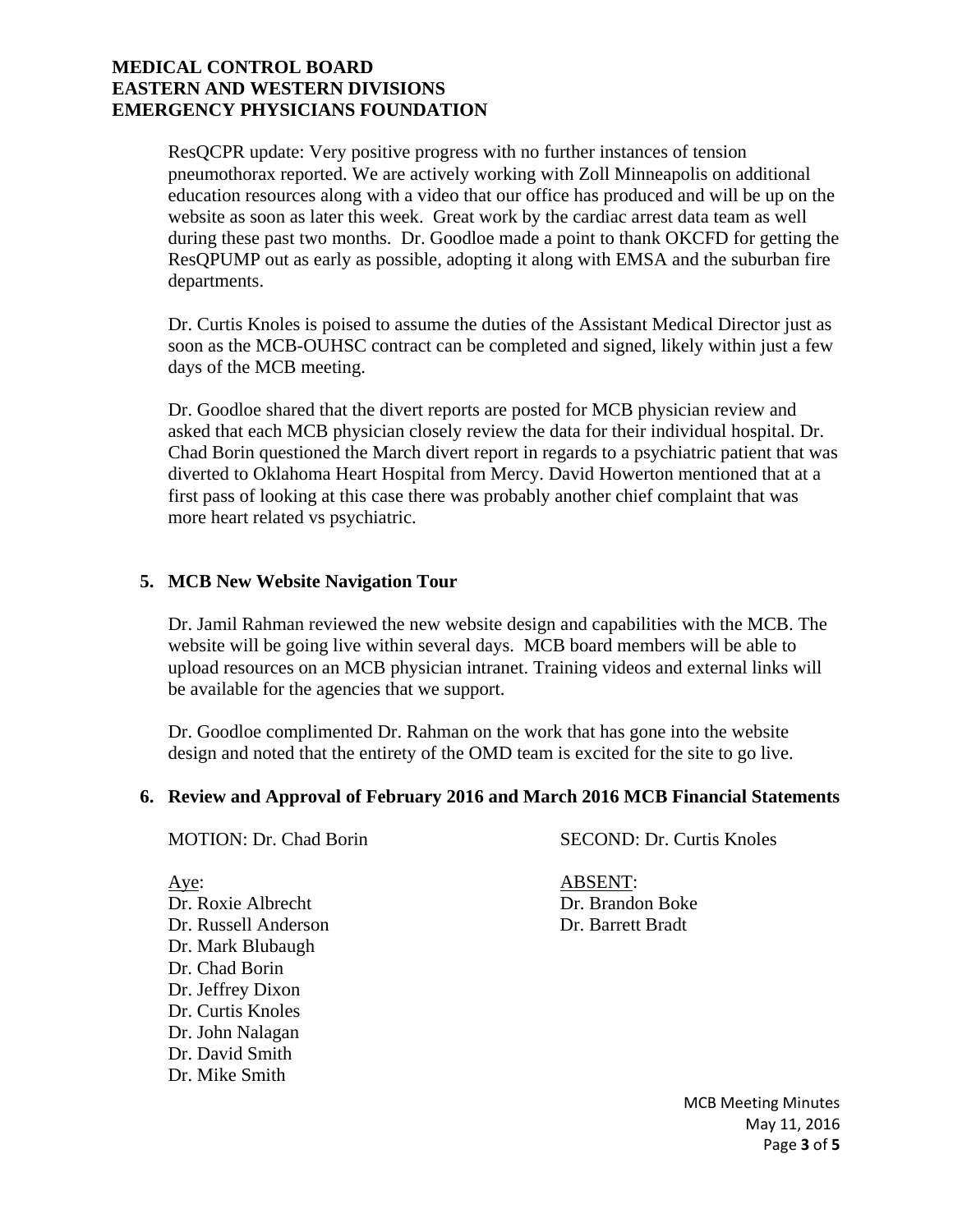#### **7. Review and Approval of: MCB 2016-2017 Budget**

Dr. Goodloe reviewed the requested FY2016-2017 budget. This budget is less for the 2016-2017 budget year than the 2015-2016 budget year mostly due to no salary increases this year. Dr. Goodloe commented that OMD staff members are particularly deserving of salaries increases, though Mr. Williamson informed him that both Oklahoma City and Tulsa are not planning for any employee salary increases in the FY2016-2017 time and that the MCB/OMD budget would be well advised to follow suit.

Dr. Borin asked how the monies from each city for the CQI Program Subsidy are determined. Dr. Goodloe explained that we assess \$250 per paramedic and \$125 per EMT-Intermediate/Advance EMT and the totals per city as shown in the budget are simply based on the number of applicable personnel in the agency on the preceding April 1st. We have not had a change in 5+ years for the amount we invoice per personnel. In looking at actual time and resources involved, we discount nearly 67%, due to the monies that we receive from EMSA.

Dr. Borin asked why we have not looked at increasing the fees due to labor cost going up. Dr. Goodloe discussed that we have tried to keep them as low as we can. However, due to some issues with Medicare & Medicaid and a possible trickle down impact from EMSA, a future increase in these CQI Program Subsidy fees could occur.

Dr. Roxie Albrecht Dr. Brandon Boke Dr. Russell Anderson Dr. Barrett Bradt Dr. Mark Blubaugh Dr. Chad Borin Dr. Jeffrey Dixon Dr. Curtis Knoles Dr. John Nalagan Dr. David Smith Dr. Mike Smith

MOTION: Dr. Mike Smith SECOND: Dr. John Nalagan

Aye: ABSENT:

#### **8. Review and Discuss HR 4365**

Dr. Goodloe reviewed HR Bill 4365 with the MCB. He asked "Why do we care about HR 4365?" What we are doing in our system, like other EMS systems that include controlled substances in its standards of care, is the subject of this bill. If you cross index and search CFR 21: 1300-end, which is the DEA regulation compendium, by "EMS", "EMT", "Paramedic", or "ambulance", all the regulations are completely silent. If you are an agent for the DEA you are considered a law enforcement agent. Everyone

> MCB Meeting Minutes May 11, 2016 Page **4** of **5**